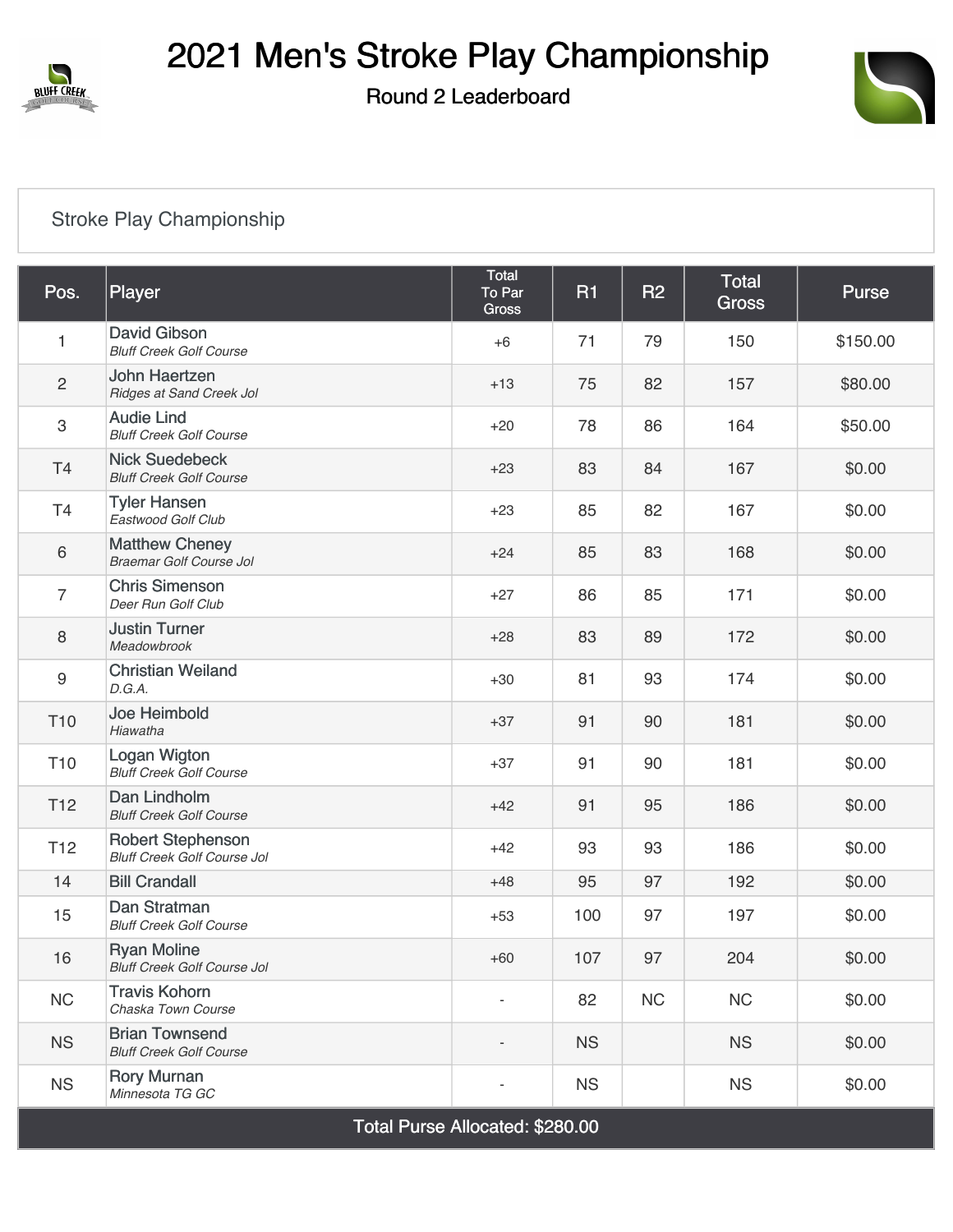

Round 2 Leaderboard



## [1st Flight Match - 1st Flight](https://cdn2.golfgenius.com/v2tournaments/7705169257742513631?called_from=&round_index=2)

| Player                                           | <b>Skins</b> | <b>Purse</b> | <b>Details</b>         |  |  |
|--------------------------------------------------|--------------|--------------|------------------------|--|--|
| <b>Chris Simenson</b><br>Deer Run Golf Club      | 2            | \$45.00      | Birdie on 1, Par on 12 |  |  |
| <b>Tyler Hansen</b><br>Eastwood Golf Club        | 2            | \$0.00       | Par on 4, Birdie on 14 |  |  |
| <b>Matthew Cheney</b><br>Braemar Golf Course Jol | 2            | \$0.00       | Birdie on 9, Par on 11 |  |  |
| <b>Total Purse Allocated: \$45.00</b>            |              |              |                        |  |  |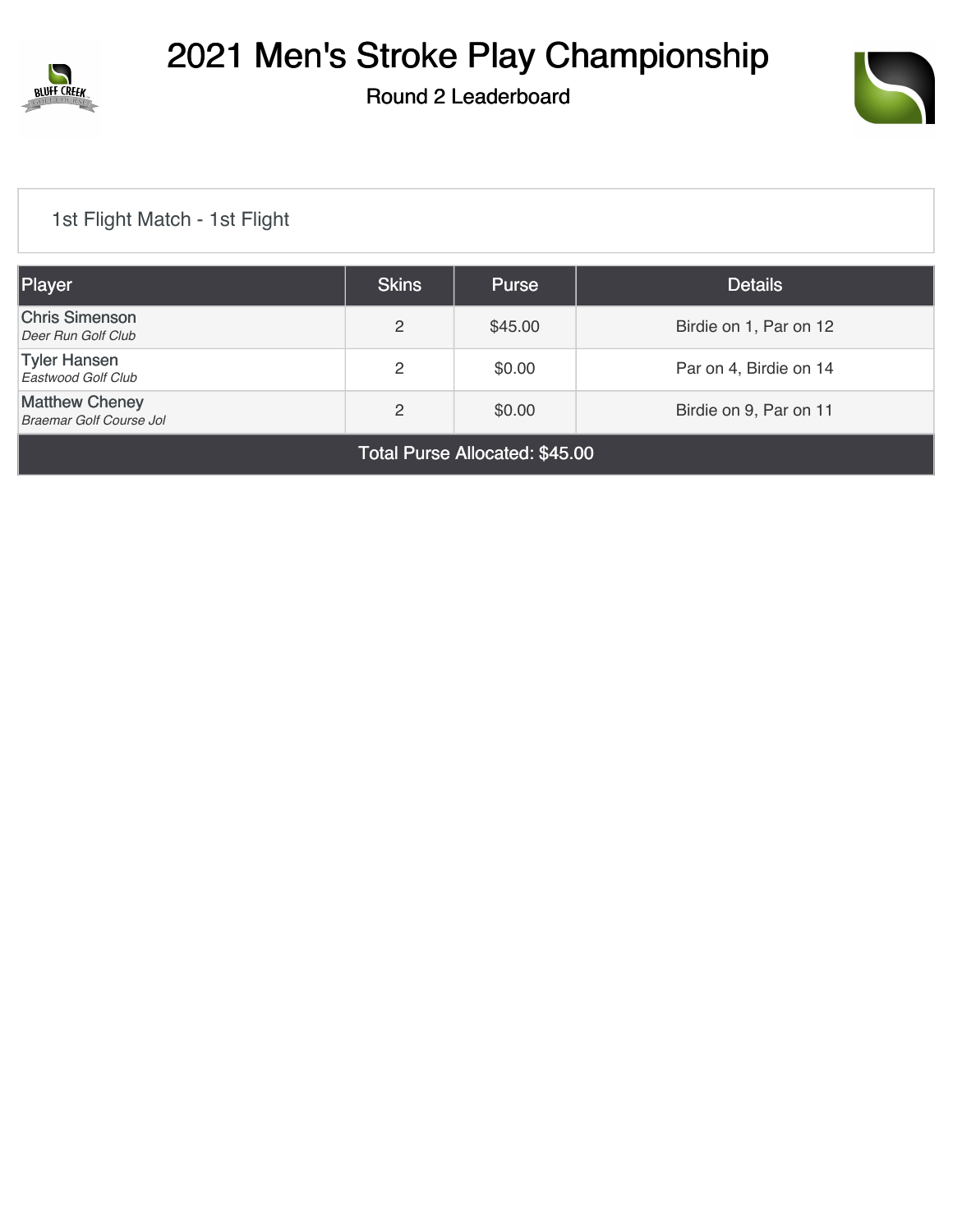

# 2021 Men's Stroke Play Championship

Round 2 Leaderboard



## [2nd Flight Match - 2nd Flight](https://cdn2.golfgenius.com/v2tournaments/7705170141029381600?called_from=&round_index=2)

| Player                                         | <b>Skins</b> | <b>Purse</b> | <b>Details</b>                    |  |  |  |
|------------------------------------------------|--------------|--------------|-----------------------------------|--|--|--|
| Joe Heimbold<br>Hiawatha                       | 3            | \$45.00      | Bogey on 2, Par on 8, Bogey on 13 |  |  |  |
| Dan Lindholm<br><b>Bluff Creek Golf Course</b> | 2            | \$0.00       | Birdie on 10, Par on 17           |  |  |  |
| Logan Wigton<br><b>Bluff Creek Golf Course</b> | 2            | \$0.00       | Birdie on 3, Bogey on 12          |  |  |  |
| Total Purse Allocated: \$45.00                 |              |              |                                   |  |  |  |